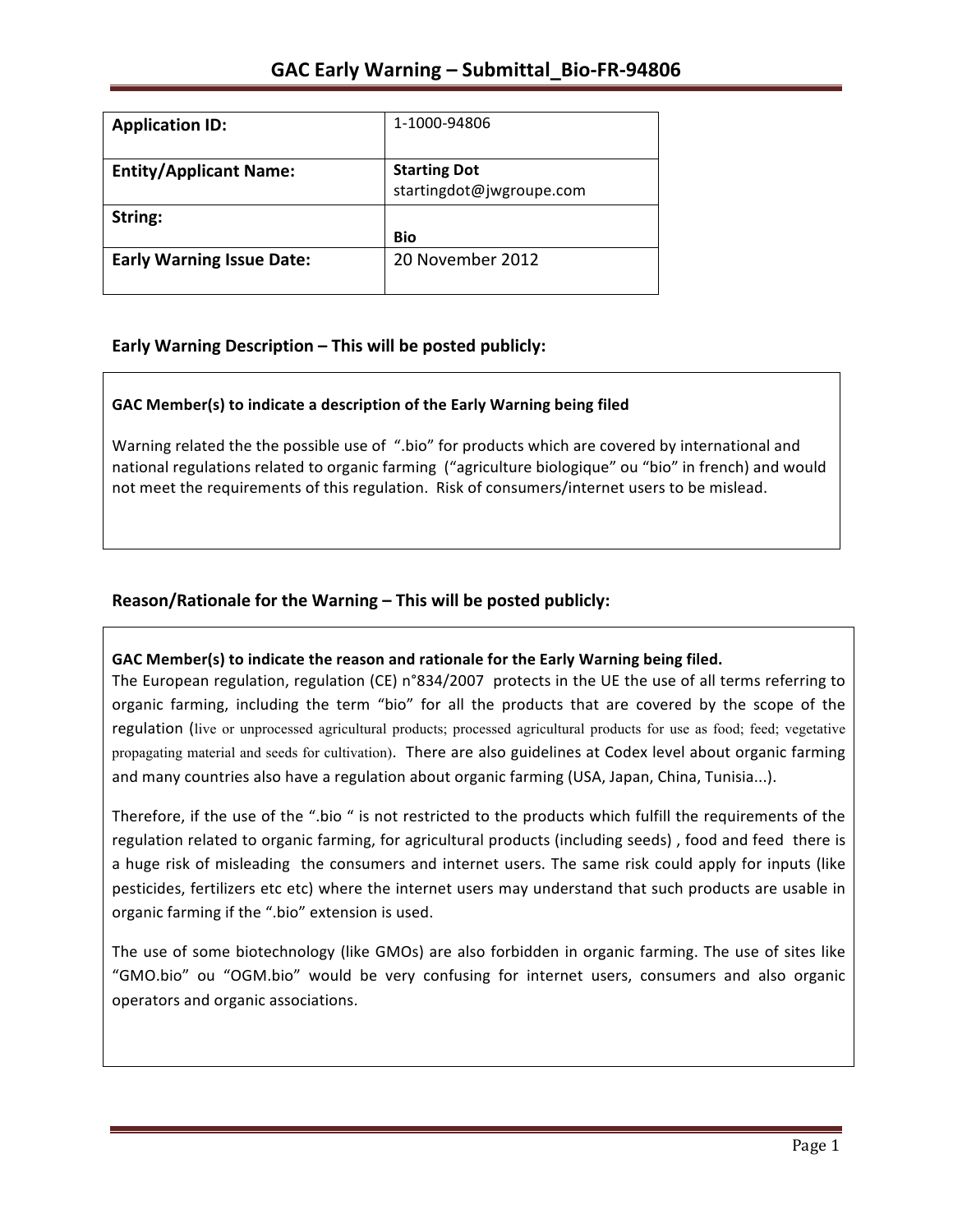## **Possible Remediation steps for Applicant – This will be posted publicly:**

Complete withdrawal of the ".bio"

or limitation to sectors which have no relation with the agricultural, food, feed sector, including inputs and biotechnology forbidden by the organic regulation.

### Further Notes from GAC Member(s) (Optional) – This will be posted publicly: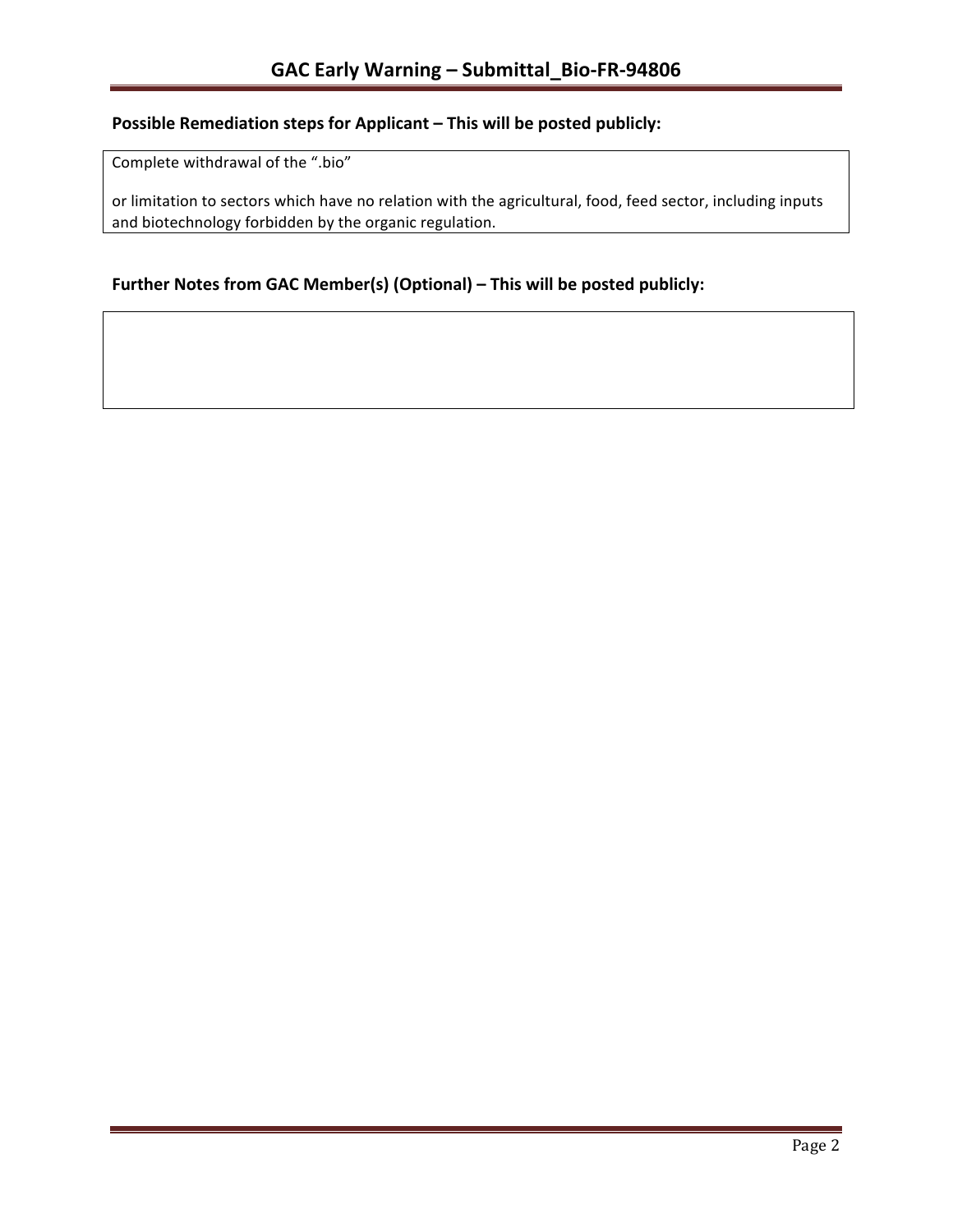# **INFORMATION FOR APPLICANTS**

## **About GAC Early Warning**

The GAC Early Warning is a notice only. It is not a formal objection, nor does it directly lead to a process that can result in rejection of the application. However, a GAC Early Warning should be taken seriously as it raises the likelihood that the application could be the subject of GAC Advice on New gTLDs or of a formal objection at a later stage in the process. Refer to section 1.1.2.4 of the Applicant Guidebook (http://newgtlds.icann.org/en/applicants/agb) for more information on GAC Early Warning.

## **Instructions if you receive the Early Warning**

**ICANN** strongly encourages you work with relevant parties as soon as possible to address the concerns **voiced in the GAC Early Warning.** 

#### **Asking questions about your GAC Early Warning**

If you have questions or need clarification about your GAC Early Warning, please contact gacearlywarning@gac.icann.org. As highlighted above, ICANN strongly encourages you to contact gacearlywarning@gac.icann.org as soon as practicable regarding the issues identified in the Early Warning. 

#### **Continuing with your application**

If you choose to continue with the application, then the "Applicant's Response" section below should be completed. In this section, you should notify the GAC of intended actions, including the expected completion date. This completed form should then be sent to gacearlywarning@gac.icann.org. If your remediation steps involve submitting requests for changes to your application, see the change request process at http://newgtlds.icann.org/en/applicants/customer-service/change-requests.

In the absence of a response, ICANN will continue to process the application as submitted.

#### **Withdrawing your application**

If you choose to withdraw your application within the 21-day window to be eligible for a refund of 80% of the evaluation fee (USD 148,000), please follow the withdrawal process published at http://newgtlds.icann.org/en/applicants/customer-service/withdrawal-refund. Note that an application can still be withdrawn after the 21-day time period; however, the available refund amount is reduced. See section 1.5 of the Applicant Guidebook.

**For questions please contact: gacearlywarning@gac.icann.org**